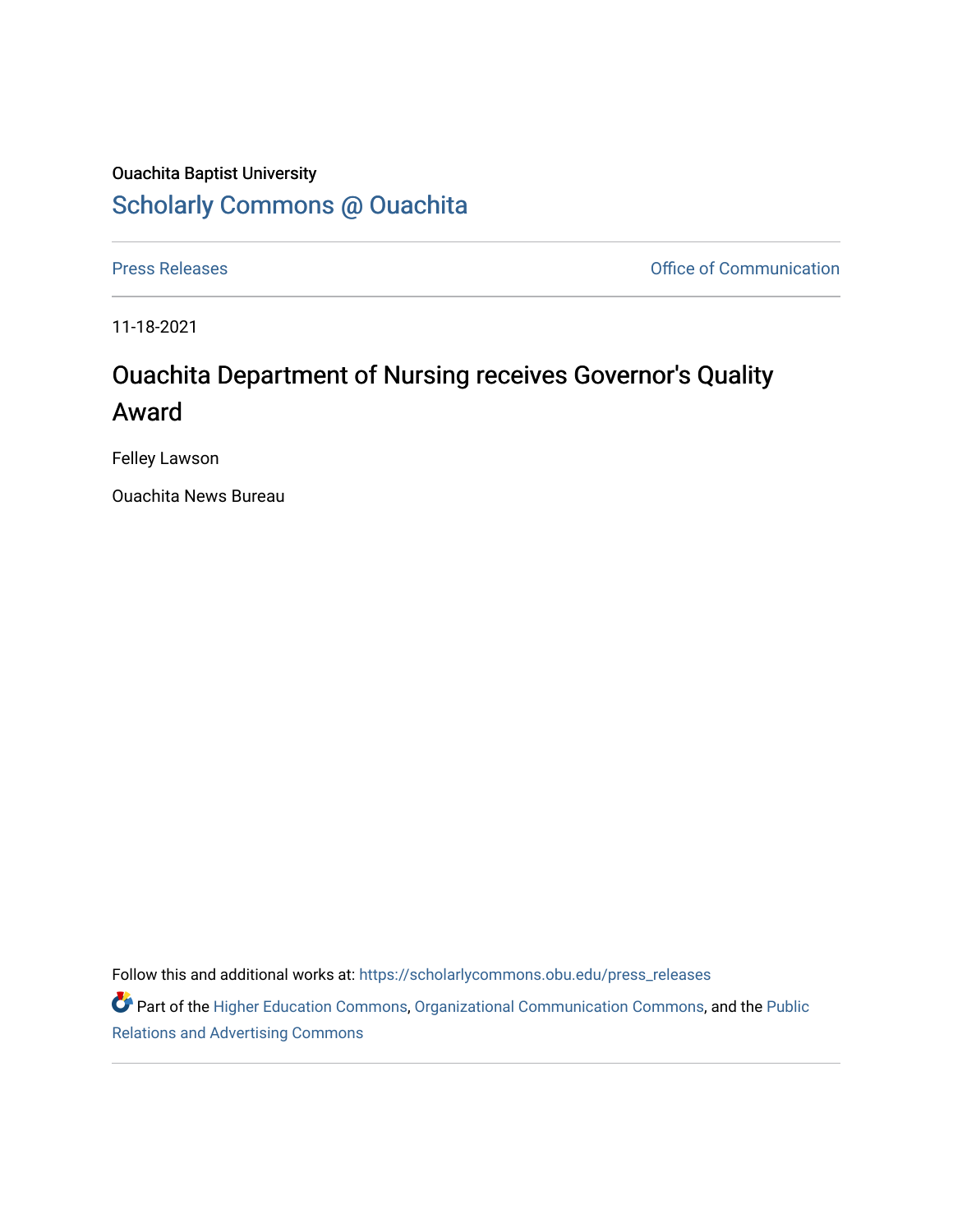



For immediate release **Ouachita Department of Nursing receives Governor's Quality Award** *by Felley Lawson* November 18, 2021 For more information, contact OBU's news bureau at **[newsbureau@obu.edu](mailto:newsbureau@obu.edu)** or (870) 245-5208.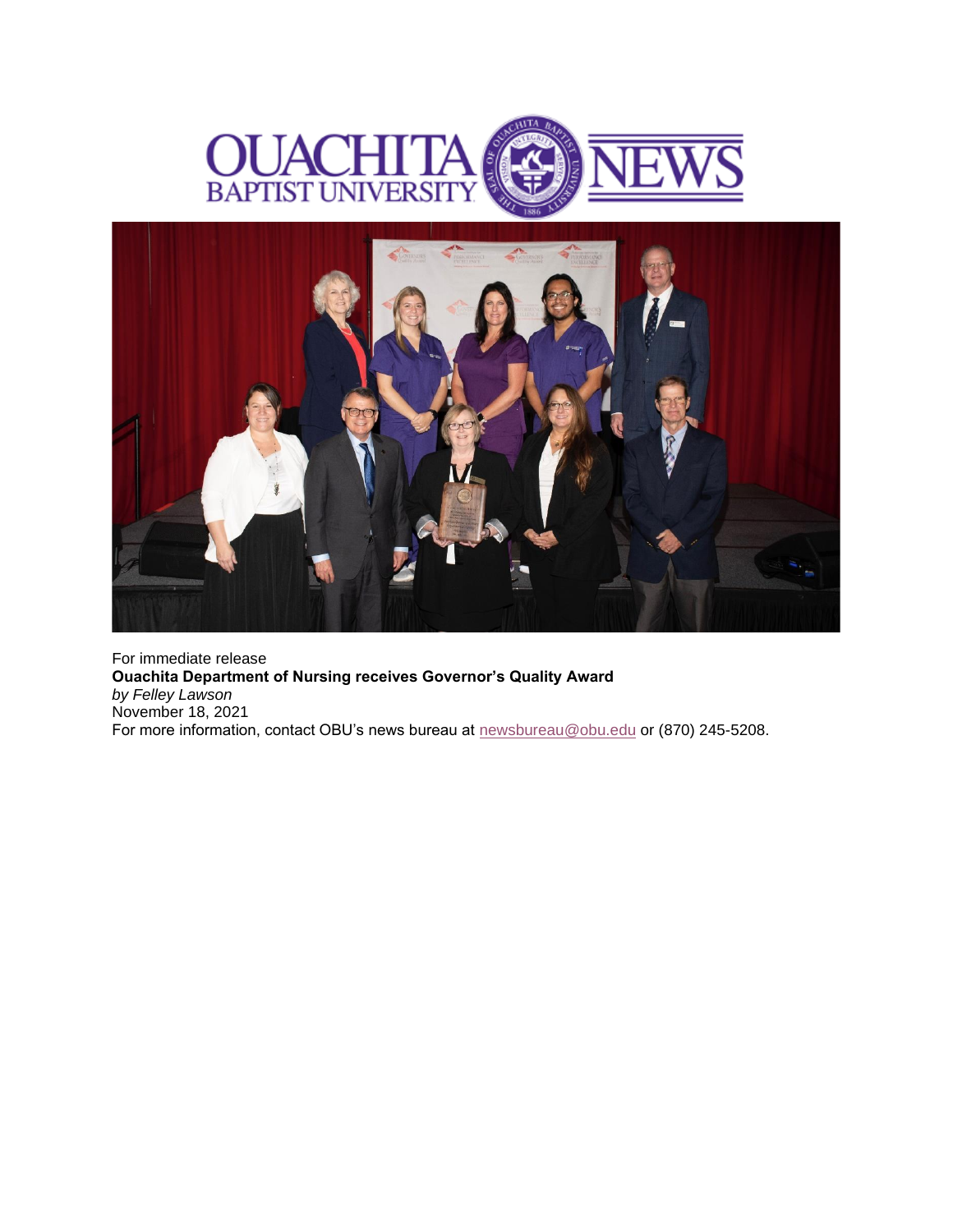LITTLE ROCK, Ark.—Gov. Asa Hutchinson presented the Ouachita Baptist University Department of Nursing with the 2021 Governor's Quality Award earlier this semester during a banquet hosted by the Arkansas Institute for Performance Excellence (AIPE), award sponsors, in the Grand Ballroom of the Marriott Hotel in Little Rock.

"I couldn't be more pleased with the progress our nursing program has made in such a short period of time," said Dr. Tim Knight, dean of the J.D. Patterson School of Natural Sciences at Ouachita. "To be recognized in this way affirms our efforts to have a quality nursing program at Ouachita."

According to its website, the AIPE works in partnership with the Arkansas State Chamber of Commerce to offer training and assessment for all industries throughout the state in order to encourage excellence in performance, as well as economic growth. The Governor's Quality Award honors outstanding progress in areas including strategic planning, leadership, workforce, knowledge management, operations and accomplishing results.



*Photo 1* Dr. Brenda Trigg (right), Ouachita's director of nursing, receives the Governor's Quality Award from Gov. Asa Hutchinson.

One of 12 organizations from across Arkansas to be honored this year, the Ouachita Department of Nursing is the only nursing program that received the Governor's Quality Award independent of its governing organization. Dr. Brenda Trigg, director of nursing at Ouachita, accepted the award from Hutchinson on behalf of the department.

Trigg said that feedback from the AIPE about the selection process indicates Ouachita's nursing program received the award based on the department's overall practices and quality awareness—which includes support from Ouachita's administration, financial support, student and faculty resources and an effective, systematic plan for evaluation to ensure that Ouachita's nursing students meet end-of-program learning outcomes.

"We are excited to receive this prestigious award from Gov. Hutchinson," Trigg said. "Ouachita's nursing program is fortunate to have faculty members who value and implement program assessment and evaluation," noting the work of Dr. Carol McKeever, assistant professor of nursing, and Dr. Becky Parnell, associate professor of nursing. She also credited the department's utilization of Baldridge Excellence Framework, a tool that helps organizations innovate, promote diversity and inclusion, digitize and build resilient, competitive programs.

The Governor's Quality Award comes as Ouachita's Department of Nursing embarks on a new phase of expansion. In Fall 2018, Ouachita launched its nursing program with a distinctive [RN-to-BSN dual](https://nam12.safelinks.protection.outlook.com/?url=https%3A%2F%2Fobu.edu%2Fbsn.php&data=04%7C01%7Cmortensona%40OBU.EDU%7C382dc3b80c6b4ea7abe008d9aab47c4d%7C59a7df8e1953458ba12bb585f94a11d9%7C1%7C0%7C637728514414535436%7CUnknown%7CTWFpbGZsb3d8eyJWIjoiMC4wLjAwMDAiLCJQIjoiV2luMzIiLCJBTiI6Ik1haWwiLCJXVCI6Mn0%3D%7C3000&sdata=9iaNUiQ%2F3UB3Ye5JPeWn8ZTtvyrm%2Fpf8aEee57v3B%2BQ%3D&reserved=0)  [enrollment completion program](https://nam12.safelinks.protection.outlook.com/?url=https%3A%2F%2Fobu.edu%2Fbsn.php&data=04%7C01%7Cmortensona%40OBU.EDU%7C382dc3b80c6b4ea7abe008d9aab47c4d%7C59a7df8e1953458ba12bb585f94a11d9%7C1%7C0%7C637728514414535436%7CUnknown%7CTWFpbGZsb3d8eyJWIjoiMC4wLjAwMDAiLCJQIjoiV2luMzIiLCJBTiI6Ik1haWwiLCJXVCI6Mn0%3D%7C3000&sdata=9iaNUiQ%2F3UB3Ye5JPeWn8ZTtvyrm%2Fpf8aEee57v3B%2BQ%3D&reserved=0) in partnership with Baptist Health College Little Rock. The Department of Nursing has since added a [fully-online RN-to-BSN degree](https://nam12.safelinks.protection.outlook.com/?url=https%3A%2F%2Fobu.edu%2Frn-to-bsn.php&data=04%7C01%7Cmortensona%40OBU.EDU%7C382dc3b80c6b4ea7abe008d9aab47c4d%7C59a7df8e1953458ba12bb585f94a11d9%7C1%7C0%7C637728514414545432%7CUnknown%7CTWFpbGZsb3d8eyJWIjoiMC4wLjAwMDAiLCJQIjoiV2luMzIiLCJBTiI6Ik1haWwiLCJXVCI6Mn0%3D%7C3000&sdata=OKZ9YBcyEUMovPoYhk3Tfxqk5CvkcPpGCeS1g2ZkQww%3D&reserved=0) program for students who already have a valid registered nurse license.

Additionally, Ouachita has developed a third degree track, a four-year, residential pre-licensure program offering a Bachelor of Science in Nursing. The new program has been granted prerequisite approval by the Arkansas State Board of Nursing. Pending initial approval, from the ASBN, new students will be able to enter the program in the Fall 2022 semester. Currently enrolled freshmen and sophomore nursing majors, which number approximately 70, will have the option of continuing in the on-campus program without delaying their graduations.

Renovations also are underway on a 6,600-square-foot Nursing Education Center at Ouachita. This simulation and teaching center will be home to a clinical skills lab, five simulated hospital patient rooms, a pharmacy and several high-fidelity mannequins that will allow students to perfect their assessment, clinical and communication skills.